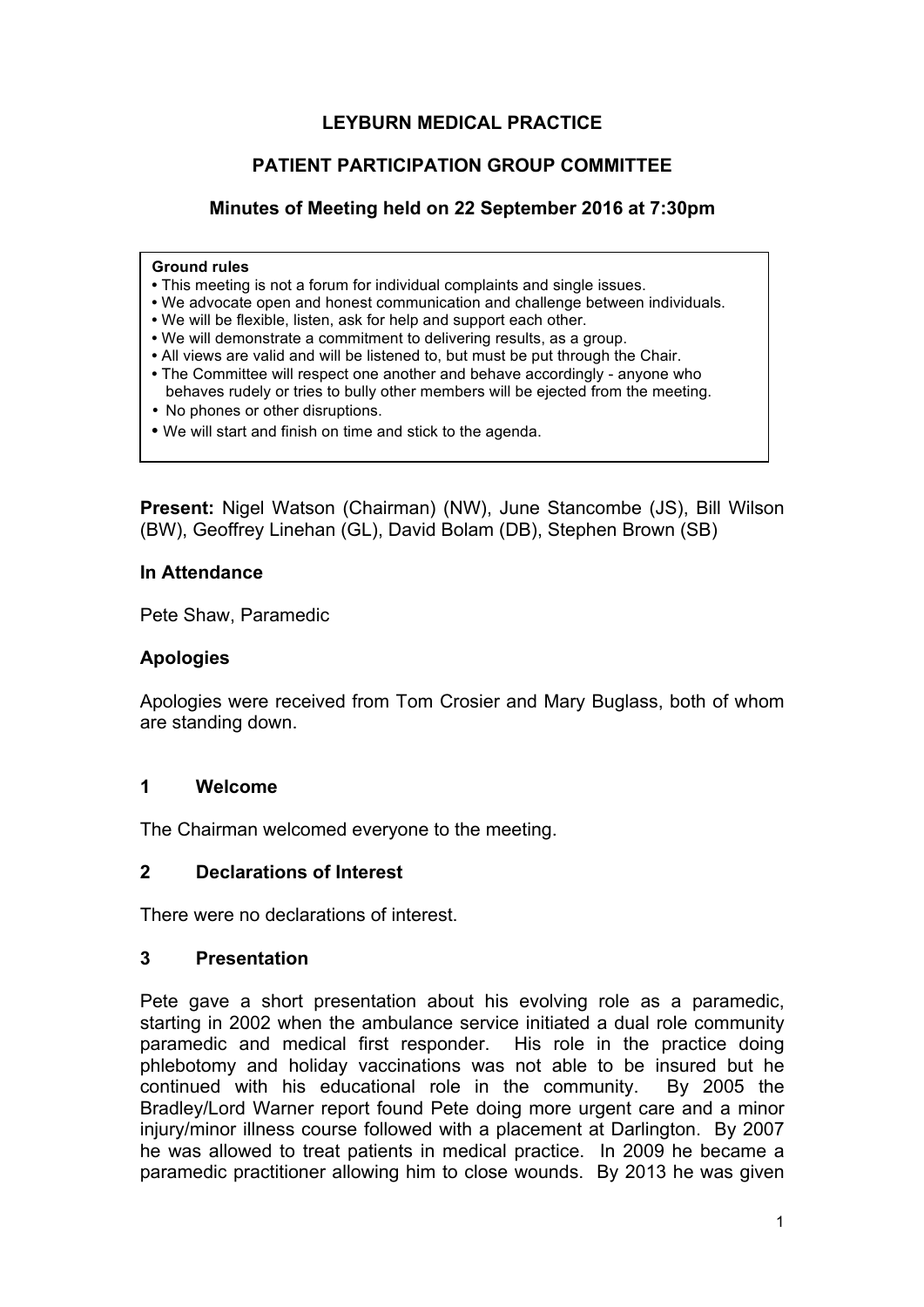authorisation to work autonomously outside the practice, closing wounds and suturing. His 20 years in the NHS has seen a huge change in his role. The development of improved radio systems has helped although there are still blackspots in the Dales. The car he now uses has many more features than his original Volvo. Pete described the grade structure of paramedics, the highest level qualified being able to give drugs, liaise with District Nurses, produce care plans and many other treatments such as injecting clotting agents, and using bone drills. This level of qualification and skill has enabled him to stand down 75 ambulances already this year. Pete emphasised the difference between this rural area and some larger towns and cities and paramedics have had to adapt their skills to suit the circumstances. The future role of paramedics is very diverse and Pete expressed his concern about the number of staff who are lost. The degree level qualification means they are in great demand but have greater opportunities to leave and diversify. Pete was thanked for his talk which was greatly appreciated.

# **4 Minutes Of The Last Meeting And Matters Arising**

The minutes of the last meeting were agreed.

## **5 Correspondence Received/Meetings Attended**

JS reported that she had attended the CCG Governance meeting earlier in the day and gave a brief summary of the session.

## **6 NAPP – Review of PPG Performance**

The latest NAPP newsletter was noted and JS asked about the uptake of Health Checks for the patients in the 40 to 74 age group. SB reported that initially this had been excellent but had now reduced possibly because it was now targeting that group which would be expected to have fewer problems.

NW had produced a paper about building better participation and it was agreed to consider this over the next two months and then take it forward at the December meeting.

## **7 Raising Awareness**

#### a Newsletter/Notice board/Website

MB has agreed to produce the October newsletter before she stands down.

The problems with the notice board were discussed and it was agreed to form a rota system with committee members liaising with Harriet Manning to try and ensure only relevant, up to date notices are displayed.

SB reported that the new practice website is now available but is still in beta testing with minor changes to be made. The patient leaflet is being added and issues with password and user names for PPG members need to be addressed.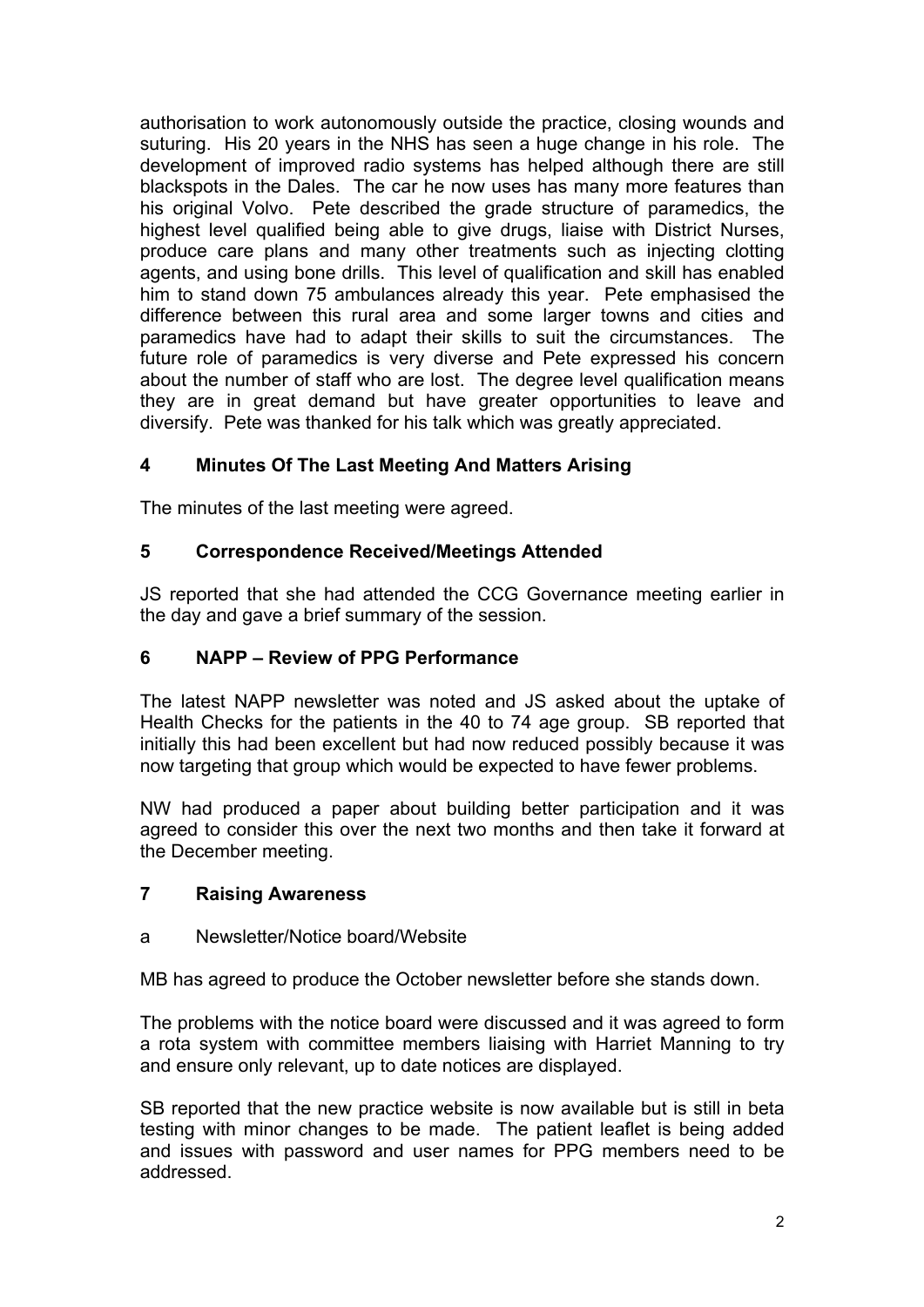# **b AGM**

It was agreed to hold the AGM on 24 November at 7.30 pm. NW provided a draft copy of his report for the AGM and a copy of the letter to be sent to patients. GL agreed to produce the advertising posters. SB said the GPAC results would be available for that date.

# **c Future Speakers/Members Presentations**

NW volunteered to give the next members presentation on the topic of Patient Choice at the first meeting of the New Year. Members were asked to consider any future speakers they would like to invite to our meeting.

# **d Shared Care**

This is still work in progress.

# **e Patient Transport**

NW has now provided the information on patient transport for the reception staff and a poster is displayed on our noticeboard. A query was raised about the 365 report on transport and SB indicated that this was now with the CCG.

## **f Patient Choice**

See item 7c.

# 8 **Monitoring Practice Performance**

## a **Online Access To Health Records**

SB reported that this is an ongoing work in progress with data protection and third party issues still to be resolved.

## **b Extended Hours**

SB reported that this is still working well and that it had been noted that people dependent on those in work were also able to utilise these slots which had been an unrealised need.

## **c Friends and Family Test**

No responses had been received.

## **d Transforming Our Communities**

SB reported that this project had now been concluded.